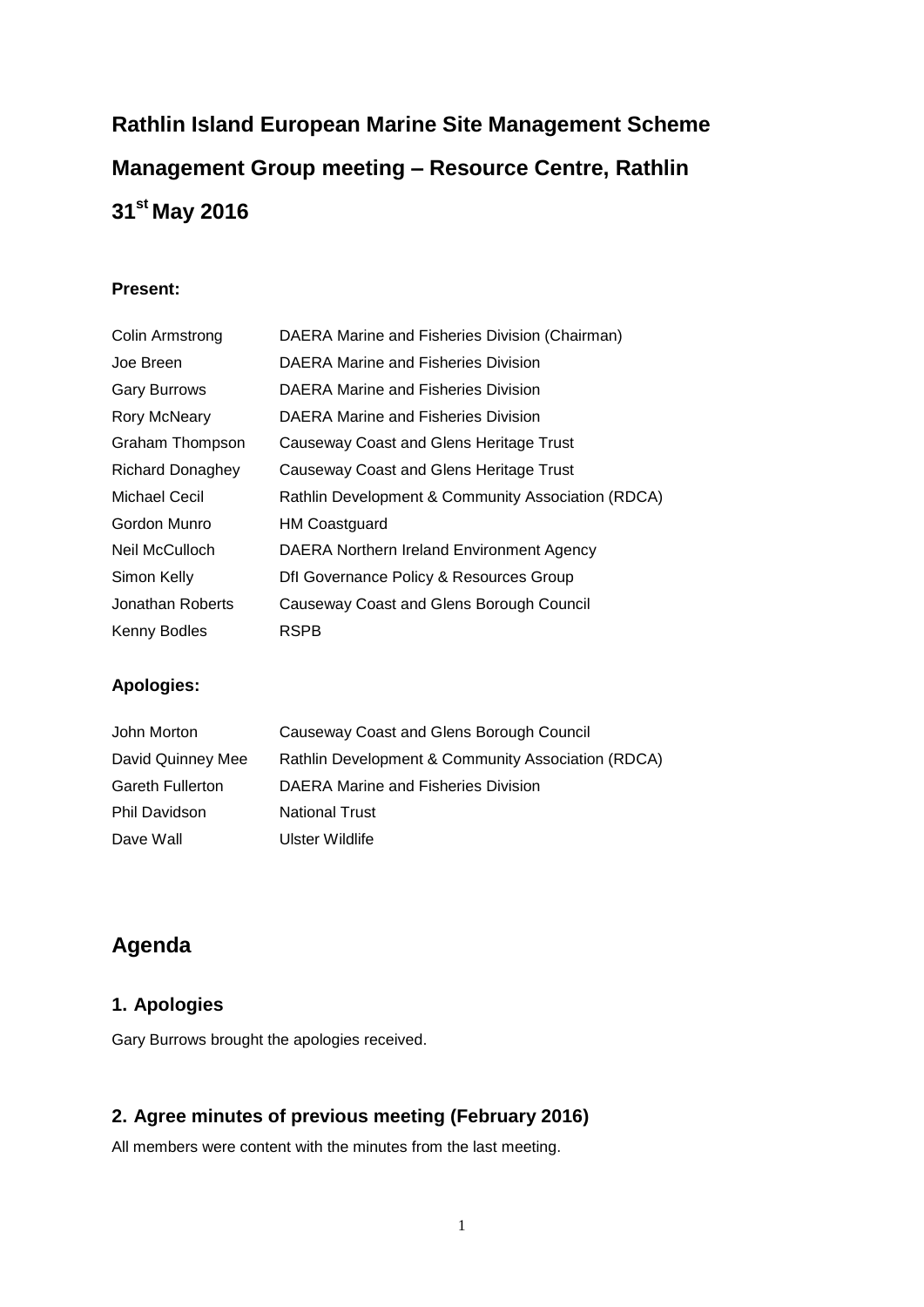### **3. Matters arising from previous minutes**

Colin Armstrong reviewed progress on the actions from the last meeting. Some actions were discussed as agenda items.

- *RDCA to continue to address any land owner concerns over placement of the new signs.*  **Achieved**. The RDCA now has agreement from the relevant land owner to proceed. Draft text has been produced between DAERA and RDCA.
- *RDCA to consider publishing a page on their website, providing islanders with information on the Rathlin Island European Marine Site Management Scheme.* **Achieved.** A new section on the European Marine Site has been added to the RDCA website. *Action 1 – Rathlin Island EMS-MG minutes to be published on RDCA website.*
- *RDCA and RSPB to seek advice from JNCC on the EU Life application process.* **Achieved**. RPSB has been in contact with JNCC.
- *Gary Burrows to consider the issues that need communicated when scoping out marine awareness material needed for 2016.* **Achieved**. Posters will be produced on seal disturbance and marine invasive species. John Morton will assist with disseminating the messages. Discussion followed on the value of a general induction on marine wildlife and disturbance to Ballycastle NITB and Rathlin Ferry terminal staff.
- *Gary Burrows to draft a recording sheet for use by RSPB staff when boats are noted in proximity to seabird assemblages.* **Achieved**. Recording sheet produced and forwarded to RSPB.
- *DoE to remove management action 3 on the dumping of materials in areas supporting breeding seabirds.* **Achieved**
- *DoE to remove management action 4 on the control of activities above nesting locations.* **Achieved**
- *Gordon Munro agreed to contact the RoW and acquire new information leaflets which explain the Receiver's role.* **Achieved.** Gordon has published the new leaflets on the website and Facebook pages. *Action 2 – Gordon Munro to provide Gary Burrows with the new link explaining the Receiver of Wrecks role.*
- *Rory McNeary will acquire copies of JNAPC booklet 'Underwater Finds: Guidance for Divers' for broader circulation. Achieved.* Rory McNeary contacted Tim Howard (Secretary) of the Joint Nautical Policy Committee (JNAPC) re: obtaining copies of the booklet 'Underwater Finds: Guidance for Divers' (1998). There are currently no copies readily available and it remains out-ofprint. This booklet is available as a downloadable pdf at

[http://www.jnapc.org.uk/Underwater%20Finds%20Booklet.pdf.](http://www.jnapc.org.uk/Underwater%20Finds%20Booklet.pdf)

- *Susan Cramer to be invited to the next meeting to advise on effective ways to raise awareness on marine litter. Achieved.* Susan was invited but unable to attend. She provided an update which Colin Armstrong summarised for the management group.
- *DOE Marine Division to map litter hotspots by RIB.*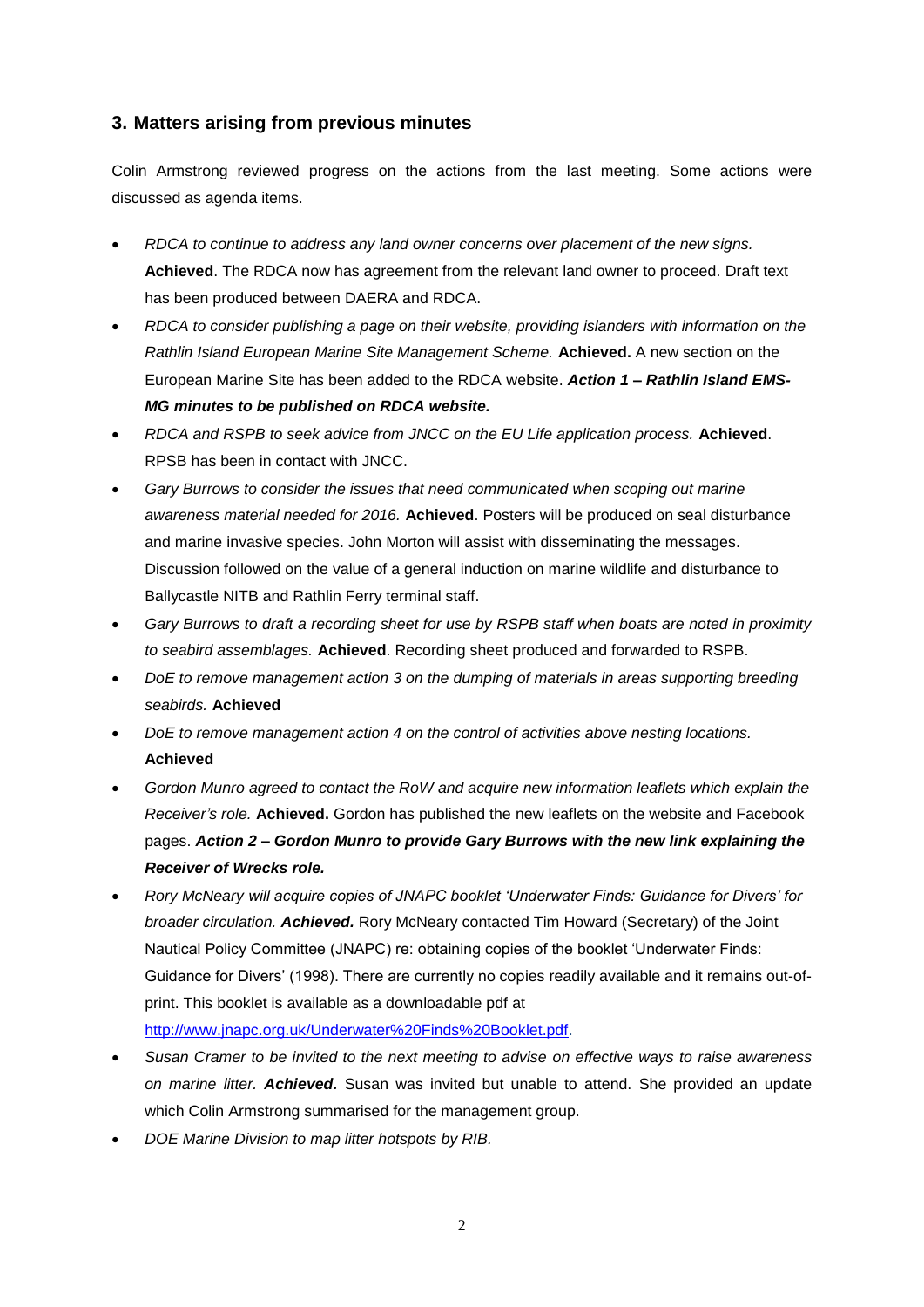Joe Breen stated that DAERA had assessed the extent of marine litter along the east coast of Rathlin, and would undertake a second assessment during of other aspects of the island via Ranger patrols. Liam McFaul said that many lost creel and fish trays did get recovered and recycled. *Action 3 – Joe Breen and Gary Burrows to undertake a further assessment of the extent of marine litter via Ranger patrols.*

- *John Morton to arrange a meeting in Portnagree House between charter boat skippers and DoE, regarding marine protected areas and species.* **Achieved.** John Morton held a meeting in March at which Joe Breen provided a presentation on marine biodiversity and protection.
- *DoE to arrange meeting on Rathlin Island on the specifics of the MCZ consultation.* **Achieved***.* Joe Breen and Stephanie Bennett travelled to Rathlin Island to meet any interested parties on Friday  $4<sup>th</sup>$  March 2016.
- *Gary Burrows to arrange the next meeting to coincide with the Rathlin Sound Maritime Festival in May 2016.* **Achieved***.*

### **4. Formation of DAERA (Colin Armstrong, DAERA)**

Colin Armstrong outlined the reduction in the number of departments following the elections. DoE and DARD have been merged to form the new Department of Agriculture, Environment and Rural Affairs (DAERA). This amalgamation has brought conservation management and fisheries management into the one department recognising both the importance of marine conservation and a sustainable inshore fishery. Rory McNeary explained that the Historic Environment functions transferred to archaeol to the new Department for Communities (DfC). Rory's post is based in DfC but he seconded to provide DAERA with advice on the management of marine historic environment.. It is important to note that there has been no loss of function within what was DoE or DARD, only restructuring; priorities will not be agreed the Executive has set a new Programme for Government.

### **5. Review of the Management Scheme (Colin Armstrong, DAERA)**

Colin Armstrong asked the management group for an update on the key actions in the Rathlin Island European Marine Site Management Scheme.

*Management Action 1 - Control and removal of alien (non-native) mammalian predators, particularly land-based predators, where impact on breeding seabirds may be evident.*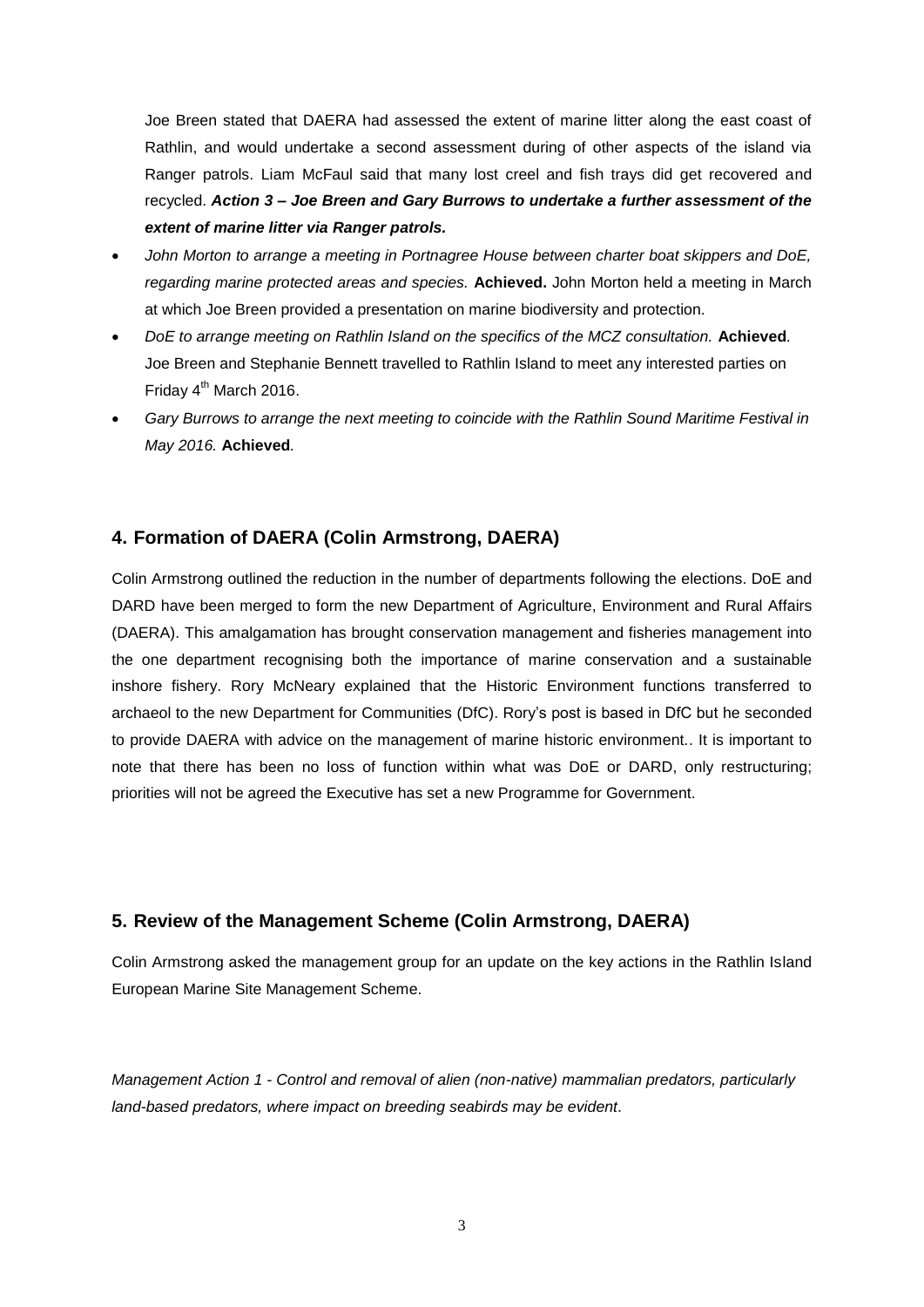Michael Cecil explained that a representative from CAFRE was due to visit the island in early July to provide guidance and discuss options for an eradication programme. Michael offered to circulate the date when it was confirmed. Colin Armstrong stated that the large scale of the project was not to be underestimated; an earlier estimate of £1.3m was calculated to eradicate rats and ferrets. He said that the call for EU LIFE is out now with a (non mandatory) deadline for screening by the end of June and an actual deadline for submissions by September 2016. He explained that this proposal would fall under the EU LIFE *Traditional* project category. If a positive outcome is achieved, then applicants can consider which partner organisations have the capacity to deliver. Maxime Sizaret had indicated that CCGHT could play a part. Graham Thompson said that financial assistance would be needed as EU LIFE only pays 65% of project costs. More would be needed to manage the project, with a lot of people on the ground for baiting.

Kenny Bodles said that the RSPB is keen for the project to proceed but prefers that it is community led. He suggested a further meeting following the discussions with CAFRE. Kenny reiterated that whilst the original costings were now out-of-date, if it looked likely that the project would go ahead then RSPB could look at revised costs, perhaps as part of the actual application.

### *Management Action 2 - Zoning/control of recreational boat activity in areas adjoining main seabird colonies during breeding season to limit risk of actual impact and disturbance to seabird rafts.*

Kenny Bodles said that whilst RSPB faced some resource issues it recognised the value of collecting data on boat use around seabird colonies and wished to place a volunteer on site in the short term. Joe Breen explained that boats travelling in excess of 30 knots would likely fail to detect and avoid a certain number of birds; the ideal speed appeared to be 10 knots. He highlighted the likelihood of 'false positives' in the survey, as a proportion of seabirds will naturally take flight when a puff of wind blows across the sea surface. When this coincides with boats coming through, it would be easy to wrongly attribute this to boat disturbance. A discussion followed on the need to establish an audit of boat traffic, identifying any areas of concern and the merits of using communication or a byelaw to manage any disturbance. Liam McFaul indicated that the volume of boat traffic around Bull Point was low and that the speeds of most boats were slow as operators were unfamiliar with the area.

*Management Action 3 - Signposting of Mill Bay and Rue Point to manage disturbance to seals by unleashed dogs, people throwing stones and sightseeing boats.*

Text has been prepared and land owner agreement is now in place for the placement of a sign at Mill Bay. RDCA will continue to progress this work via a Ballycastle based printing company; Gary Burrows will assist with finalising the text.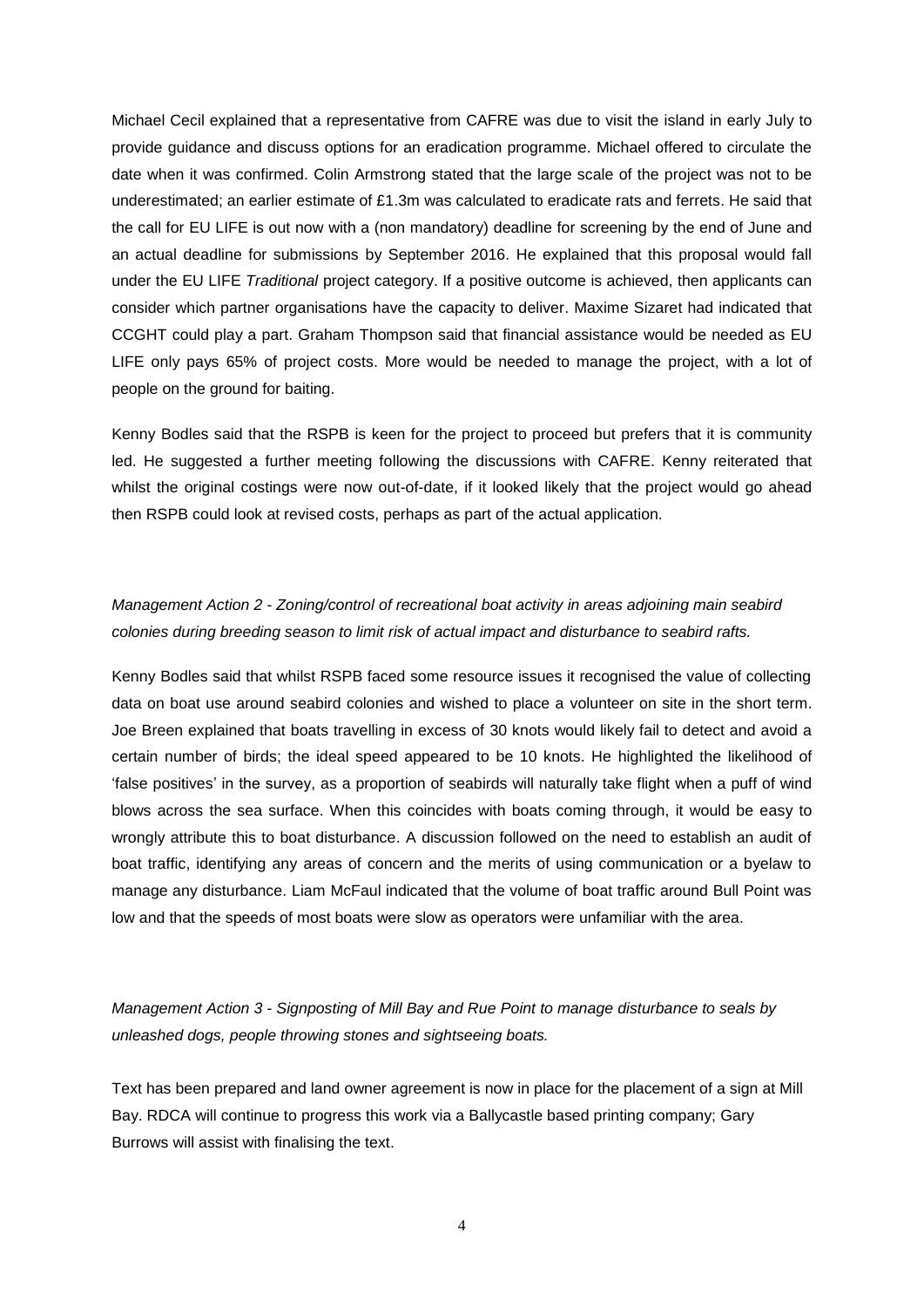*Management Action 4 - Establish a highly protected non-disturbance zone off Beirne Point/Damicornis Bay (some local fishermen have already begun discussion with respect to this issue).*

Joe Breen explained that only one operator actually dived at the site and he knew not to anchor there. He briefs his divers not to touch any sponges. Liam McFaul said that in terms of fishing activity, it's mostly small pots that are set inshore there when the weather is poor to the north. Joe reaffirmed DAERA's desire to come to a voluntary agreement with fisherman to try and avoid that area, and the need to involve local fishermen in that discussion. The department had tried to establish a workable voluntary agreement with scallop boats in Rathlin Island SAC, but that was not successful and so that will now have to be regulated.

### *Action 4 – Joe Breen to set up a meeting with local fishermen to establish a voluntary agreement to avoid fishing off Beirne Point.*

*Management Action 5 – The introduction of a ban on mobile fishing gear in specific areas to protect the reef feature.*

Colin Armstrong said that he had spoken with colleagues in DAERA Fisheries Inspectorate and that the new legislation did not get into the last term of the Environment Committee but was scheduled to go through the current 3-4 week stage. The timing depends on political priorities; it has been through the Departmental Solicitors Office. If it does not get through the current stage, then it will be tabled for September-October 2016.

*Management Action 6 – The prevention of the continued systematic destruction of the wrecks of HMS Drake and MV Loch Garry by divers unaware of the historic importance of these wrecks.*

Rory McNeary reminded the group and any new members that although there are numerous historic shipwrecks in the EMS none currently have any statutory protection. The *Drake* and *Lochgarry* are very popular dive sites and remain vulnerable to divers with the intention of removing cultural material from them. UK policy re: historic shipwrecks supports 'preservation in-situ'. This policy approach is in direct conflict with salvage law (the Merchant Shipping Act 1995). There are still conversations happening between DAERA and DfC with regard to the proposed designation of HMS Drake in 2017 under the HMAO Order 1995. This would be in recognition of its historic and cultural importance and would mark the centenary of its sinking (1917). It would not prevent responsible diver access and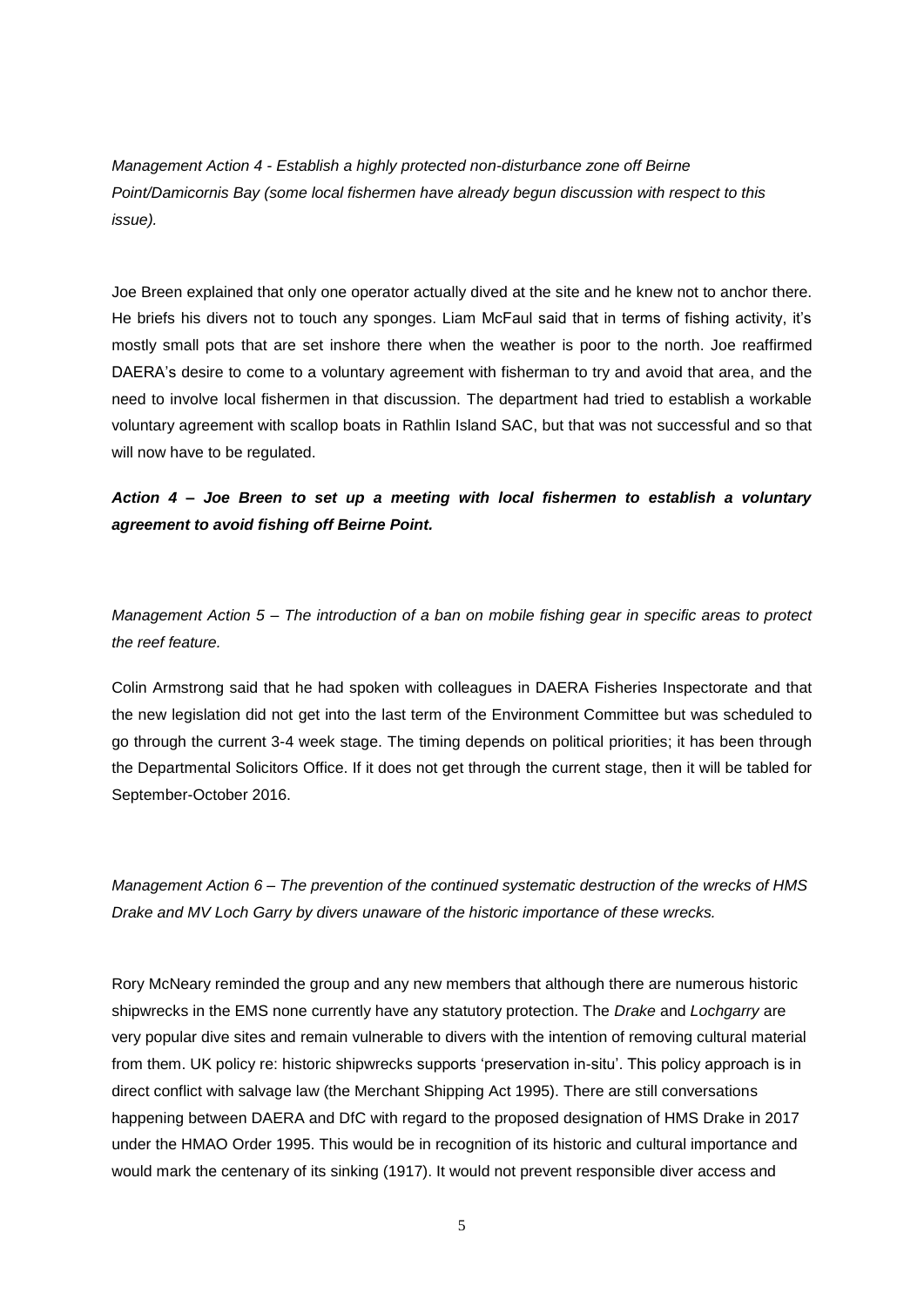diving would not be licensable. Ad-hoc removal of material from the Drake could, however, be challenged. Rory reminded the group that it is UK policy to encourage responsible public access to all cultural heritage assets whether they are on land or in water. The *Lochgarry* wreck, although not currently a candidate for designation, is also a popular wreck dive and an important recreational asset drawing in divers from all around Ireland and the UK. Richard Lafferty of the local dive charter business *Aquaholics* has expressed his disappointment at the unchecked removal of material from the wreck. Rory updated the group on recent DAERA-led side-scan sonar survey work on some of the wrecks in the last week. Side-scan sonar imagery was captured over the wrecks of *HMS Drake*, *Lochgarry, Santa Maria* (off Fairhead) and the *Templemore* (off Ballycastle) – these surveys will provide archaeologists with information on present condition and inform future targeted diver surveys. Rory circulated a side-scan sonar image of the *Lochgarry* for the benefit of the group.

#### *Management Action 7 – The development of an artisanal hand gathered scallop fishery.*

Michael Cecil said that while there was no specific update the action should be retained as an opportunity. Colin Armstrong indicated that the fishing industry would like to see nursery areas for scallops as part of an inshore strategy and that there is some scope within the European Maritime Fisheries Fund (EMFF) to develop these nurseries. He emphasised the need to look at opportunities to get grants in for local fishermen through this fund. As soon as it is launched, fishing groups need to see how best to get the most from this fund. If Church Bay is closed to mobile gear, it makes sense to use it as nursery. Joe Breen commented that fishermen were fishing up close to the boundary line as they were seeing the benefit of the Special Area of Conservation producing good catches (spill over) outside the protected area.

*Management Action 8 - Promotion of Rathlin Island as a wildlife/ecotourism destination with particular emphasis on the populations of seabirds and birds of prey; and*

*Management Action 9 - Development of the Kelp House as a field centre to promote awareness and understanding of Rathlin's important ornithological communities and unique marine biodiversity.*

Colin Armstrong asked about any current actions to promote the island. The 2016 Rathlin Sound Maritime Festival was highlighted as a key event; Gary Burrows and colleagues would represent DAERA Marine and Fisheries Division at the festival, helping to promote the Rathlin's exceptional marine wildlife to both islanders and visitors. The recent opening of Bull Point Lighthouse to the public by the Commissioner of Irish Lights was also brought to the attention of the management group.

*Management Action 10 – Introduction of designated mooring zone for visiting cruise ships.*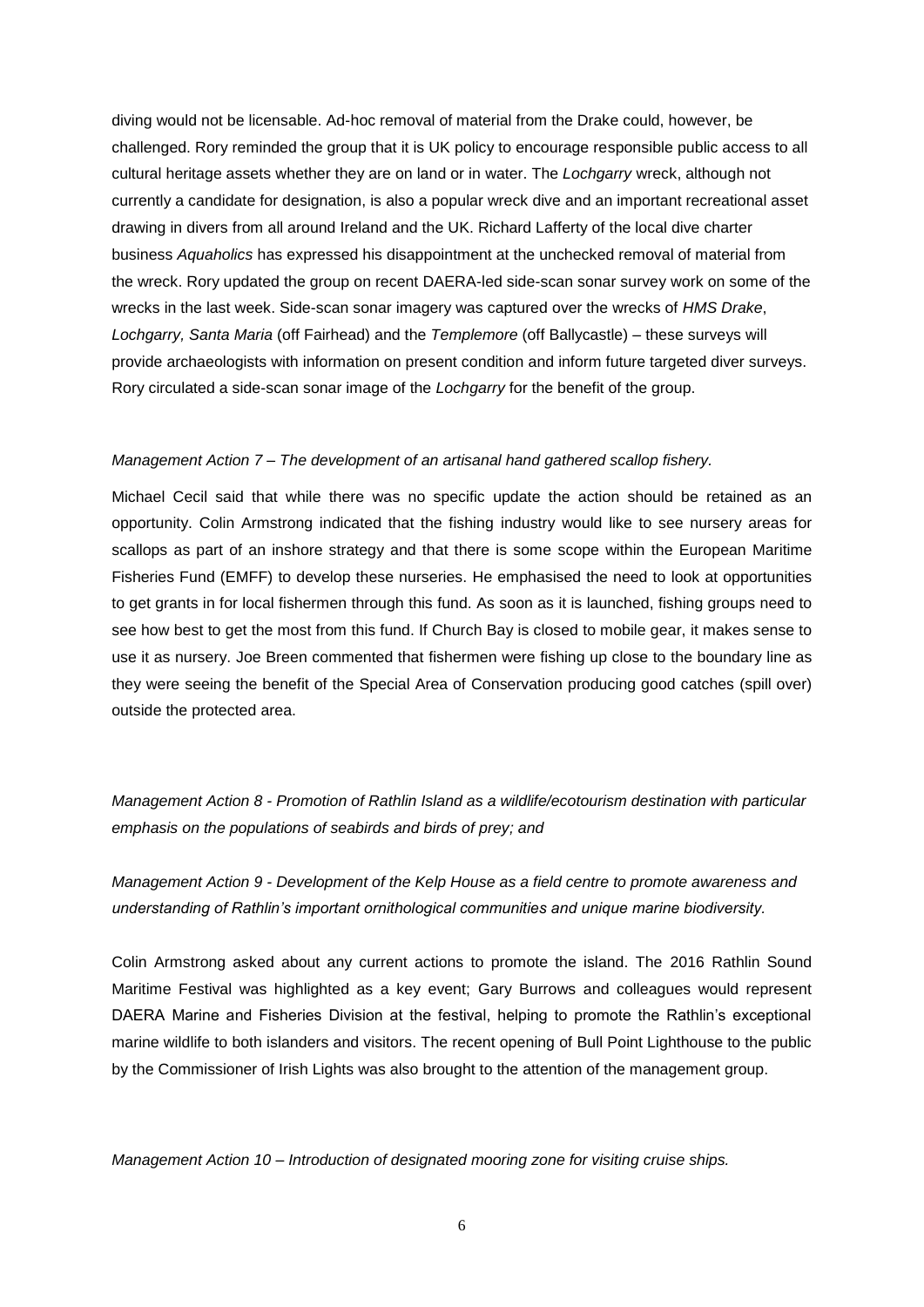Joe Breen stated that the UK Hydrographic Office had been provided with the positions of the new anchorages and will publish these on future charts. Whilst the Harbour Master has no direct control over where ships anchor, DAERA would like to see vessels making use of the two preferred anchorages in order to avoid maerl and seagrass. A similar approach will also be taken in the Skerries and Causeway SAC. Gordon Munro affirmed that this was a very positive initiative; HM Coastguard had observed that visiting cruise ships were using the two new anchorages. Joe Breen confirmed that the CIL vessel *Granuaile* now knows the location of the preferred anchorages.

#### *New actions*

Colin Armstrong led a wide ranging discussion on several proposed new actions to address marine litter on Rathlin Island.

He circulated a very informative *Marine Litter Briefing for Rathlin European Marine Site Management Group*, prepared by Susan Cramer (DAERA); the report contained some concerning figures. The February 2016 Marine Litter survey indicated that litter levels on Rathlin Island were the highest in Northern Ireland for a number of litter classifications which suggests that litter levels could be increasing. The results indicate relatively high levels of litter related to fishing activity, food consumption and sewage related debris. For example, in 2013 Rathlin had the highest number of pieces of string and cord < 1cm in Northern Ireland and relatively high levels of confectionary litter, plastic pieces and cotton buds. In 2014, Rathlin again had high levels of string and cord with a diameter < 1cm (the second highest in NI).

The paper queried if there was something in the nature of the island's environment that accounted for the high litter figures. A number of potential litter management issues were outlined including data, education, infrastructure and removal. Key educational proposals included engaging with NI Water and the introduction of a *Fishing for Litter* scheme. Colin Armstrong suggested that there may be an EMFF opportunity to bring the *Fishing for Litter scheme* to Rathlin and Ballycastle. Liam McFaul commented that he strongly believed that Rathlin Island catches a large proportion of litter from the mainland. He also said that there were not sufficient bins on the island.

Rory McNeary asked if cultural heritage could be captured in this initiative as a chance to record material before it was disposed of. Colin affirmed that it could be included if a protocol was developed to enable this.

The management group agreed that a new action or actions were needed on marine litter. This would warrant further discussion by the group with Susan Cramer.

*Action 5 – Susan Cramer to be invited to the next management group meeting.*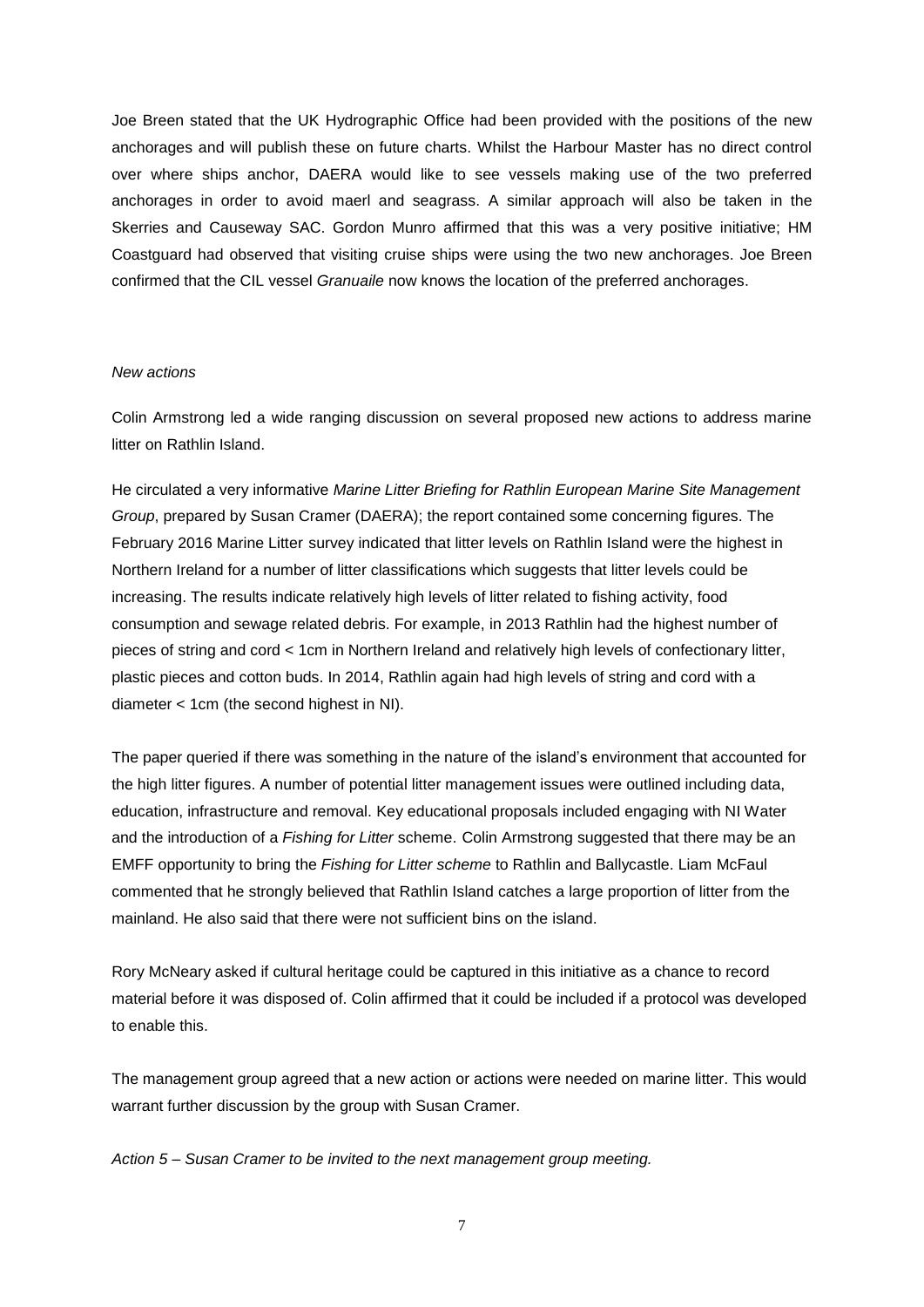*Action 6 – RDCA to engage with NI Water and consider displaying "Dirty Dozen" posters which advise on the appropriate disposal of sanitary products in guest houses, pubs, restaurants etc. Explore the possibility of having the "Water Bus" visit Rathlin Island at key festivals.*

*Action 7 – DAERA to promote any EMFF funding opportunities that are relevant to addressing marine litter.*

### **6. Rathlin Fisheries Regulations to prohibit the use of mobile gear (Gareth Fullerton DAERA)**

This item was discussed under the Review of Management Scheme (agenda item 5).

### **7. Rathlin predator eradication programme (David Quinney Mee, RDCA)**

This item was discussed under the Review of Management Scheme (agenda item 5).

### **8. MCZ update, including Rathlin pMCZ (Joe Breen, DAERA)**

Joe Breen confirmed that the public consultation on four proposed Marine Conservation Zones (pMCZ) had been completed on 11<sup>th</sup> March 2016. Rathlin Island pMCZ had been identified on the basis of its deep seabed habitats, black guillemot, submerged lagoons and sea arches (geological/geomorphological features).

Joe also provided an update on the condition assessment for the Rathlin Island marine SAC features. These assessments are part of a six yearly statutory commitment to survey the island's European protected features, namely reefs, sea caves and sandbanks. Assessing sea caves is relatively simple; checks are made that they are still present and have not been lost to erosion etc. Most are dry caves, but there are also underwater caves along the north coast where trapped air can kill roof species. Bernard Picton has recently surveyed a number of these caves and indicates that the three main species are still present. The sandbank features, including maerl have been surveyed recently. Using 'citizen science', volunteer divers are used to help survey areas that DAERA does not dive often, particularly useful when all we need to confirm is presence or absence. Reefs are in unfavourable condition, due to the impact of trawling. One species that had gone has returned through good management.

*Action 8 – Joe Breen to circulate a map of Rathlin Island's sea caves to Liam McFaul in order to get local place names for these features.*

### **9. Advice on a Marine Litter Strategy for Rathlin Island (Susan Cramer, DAERA)**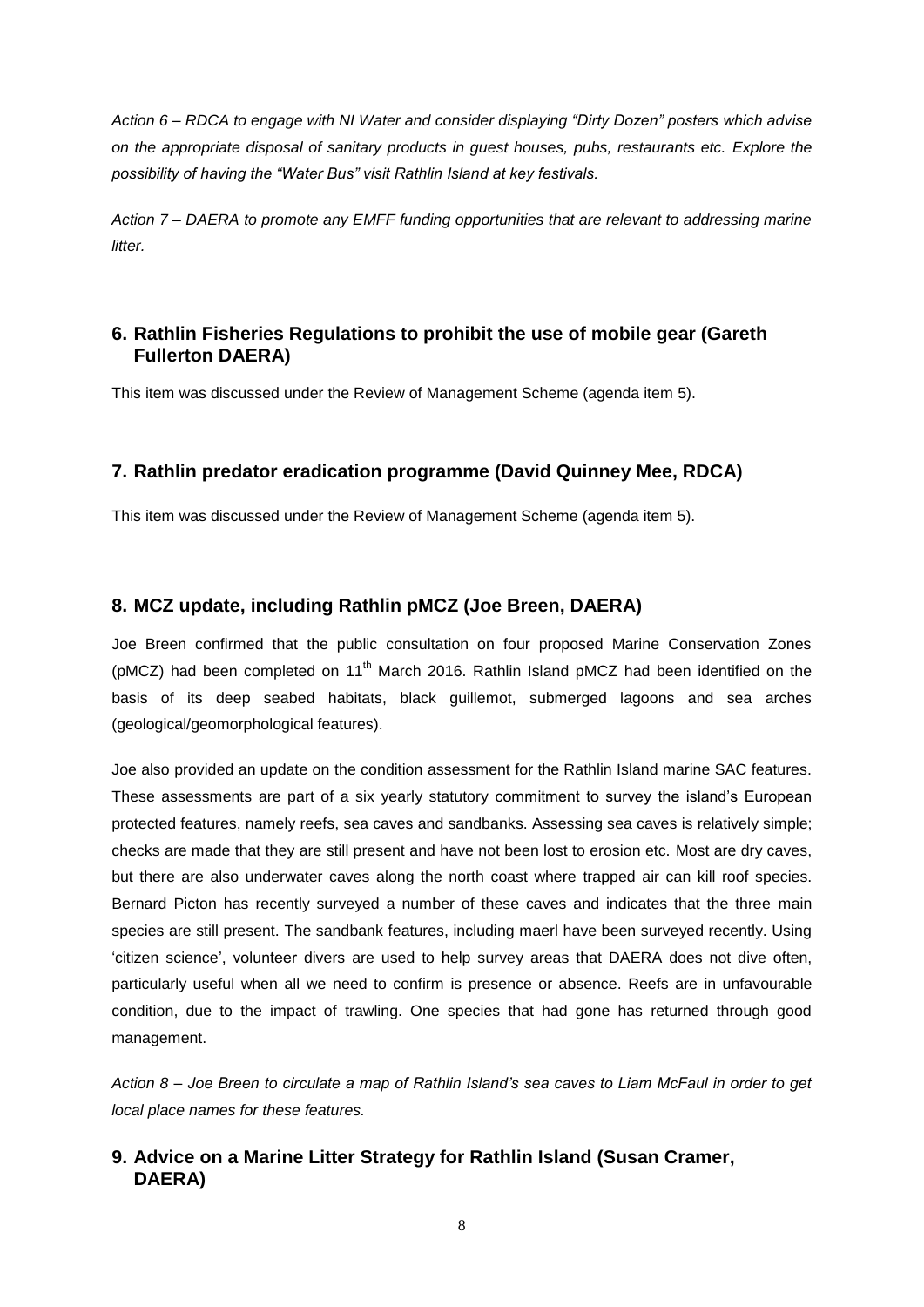This item was discussed under the Review of Management Scheme (agenda item 5).

### **10. Marine Ranger update (Gary Burrows, DAERA)**

Gary Burrows provided a summary of key activities that he had been involved in since the previous management group meeting in February 2016:

- Four dedicated ranger patrols including visual observation over Rathlin Island SAC
- Three opportunistic ranger patrols whilst undertaking other duties locally
- A recording sheet has been developed for use by RSPB staff when boats are noted in proximity to seabird assemblages; meeting held with RSPB to discuss options for volunteer use of this form.
- Work has been underway to reproduce the booklet '*Rathlin Island's dynamic coast and seas'* at the request of RDCA and RSPB.
- Minutes of the February 2016 meeting produced for the management group.
- Preparations underway for a DAERA marine wildlife exhibition at this year's maritime festival.

### **11. AOB**

Joe Breen briefly mentioned that *Sargassum* (not *Sargassum muticum*) had been picked up by the ferry and had been found in Church Bay. It does not appear to be growing locally but some occasional fragments have been found on the north coast, most likely coming from rafts floating offshore over the winter months.

### **12. Date of next meeting**

To be arranged for September or October 2016.

### **Summary of actions**

- *1. Rathlin Island EMS-MG minutes to be published on RDCA website.*
- *2. Gordon Munro to provide Gary Burrows with the new link explaining the Receiver of Wrecks role.*
- *3. Joe Breen and Gary Burrows to undertake a further assessment of the extent of marine litter via Ranger patrols.*
- *4. Joe Breen to set up a meeting with local fishermen to establish a voluntary agreement to avoid fishing off Beirne Point.*
- *5. Susan Cramer to be invited to the next management group meeting.*